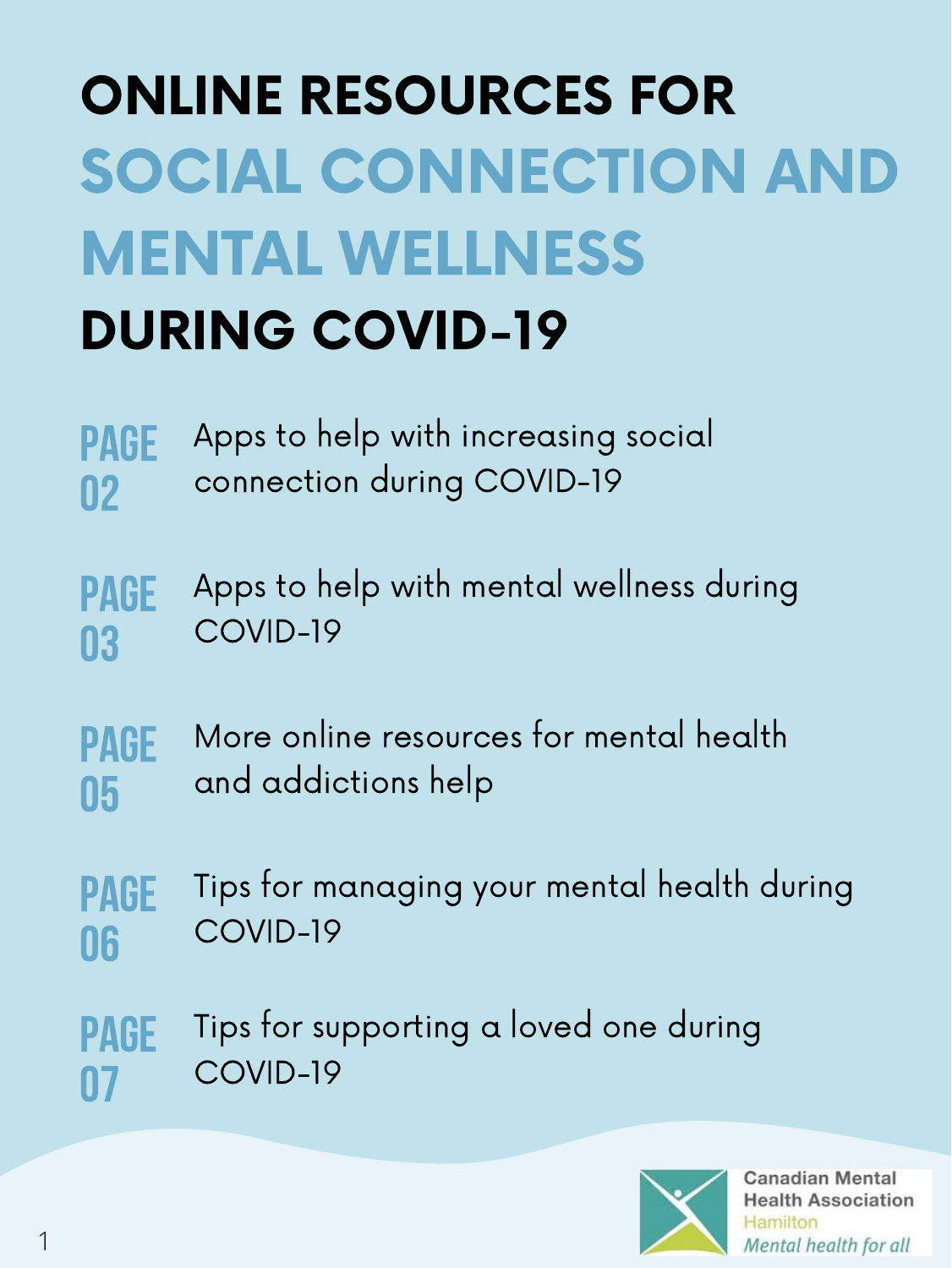# THE BEST APPS TO USE FOR SOCIAL CONNECTION DURING COVID-19

01 House Party - A fun, free, and easy to use app for phone, laptop or tablet: allows you to video chat with friends, play games, and increase your social connection. Learn more at https://houseparty.com/



02

Zoom - Can be used for work or play. Zoom is easy to use on all devices, free for up to 45 minutes for parties of 3+. Chat for an unlimited amount of time for parties of 2; Zoom premium gives you unlimited time for larger groups, but there is a cost. Learn more and download Zoom at www.zoom.us



03

Google Hangouts - Similar to Zoom, Google Hangouts is free, user friendly, and can be used for work or play. All you need is your Gmail account. Learn more at https://hangouts.google.com/

04

Jackbox Games - Fun for free! Play a variety of games with family and friends from your smartphone. Also requires a laptop. Learn more and set up your next game at https://jackboxgames.com/ (some game packs cost extra)

05

TikTok - If you don't know what TikTok is, just Google it. The hashtag #safehands already has over 31 billion views – Use this as a different way in which to pass the time while you are washing your hands properly. Learn more at https://www.tiktok.com/en/







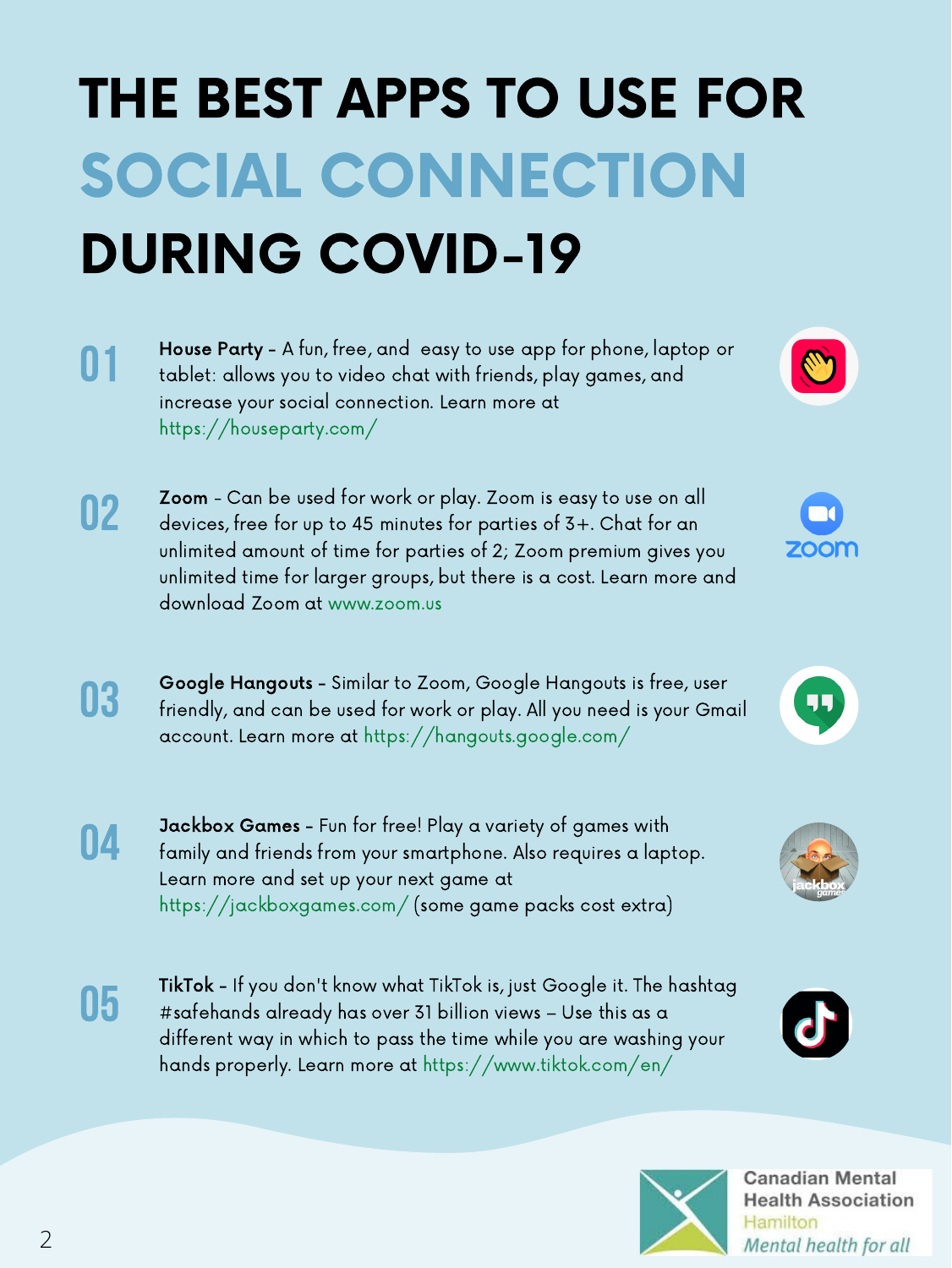## THE BEST APPS TO USE FOR MENTAL WELLNESS DURING COVID-19

02



Headspace - A free guided meditation app that can help you reduce anxiety and bring yourself back into the present. Learn more at: https://www.headspace.com/headspace-meditation-app

01

Breathe 2 Relax - A free app that gives you detailed info on stress on the body and offers evidence-based exercise to help you breathe to reduce your stress levels. Learn more at https://apps.apple.com/ca/app/breathe2relax/id425720246



Calm - This free app promises to help users sleep better, boost confidence and reduce stress and anxiety, all with the help of guided meditations, soothing music, and bedtime stories. Learn more at: https://www.calm.com/



Happify - Happify is a free self-improvement app that measures your happiness for you, and provides evidence-based tasks and games to help you improve your overall wellbeing. Learn more at: https://www.happify.com/









HealthyMinds - is a problem-solving tool to help deal with emotions and cope with the stresses you encounter both on and off campus. The goal: Keeping your mind healthy. This app was developed for students by the Royal Ottawa Health Care Group. Learn more at: https://www.theroyal.ca/healthyminds-app

Insight Timer - Insight Timer is a smartphone app and online community for meditation. The app features guided meditations, music and talks posted by contributing experts. Learn more at: https://insighttimer.com/



Mindshift - Uses scientifically proven strategies based on Cognitive Behavioural Therapy (CBT) to help you learn to relax and be mindful, develop more effective ways of thinking, and use active steps to take charge of your anxiety. Learn more at: https://www.anxietycanada.com/resources/mindshift-cbt/



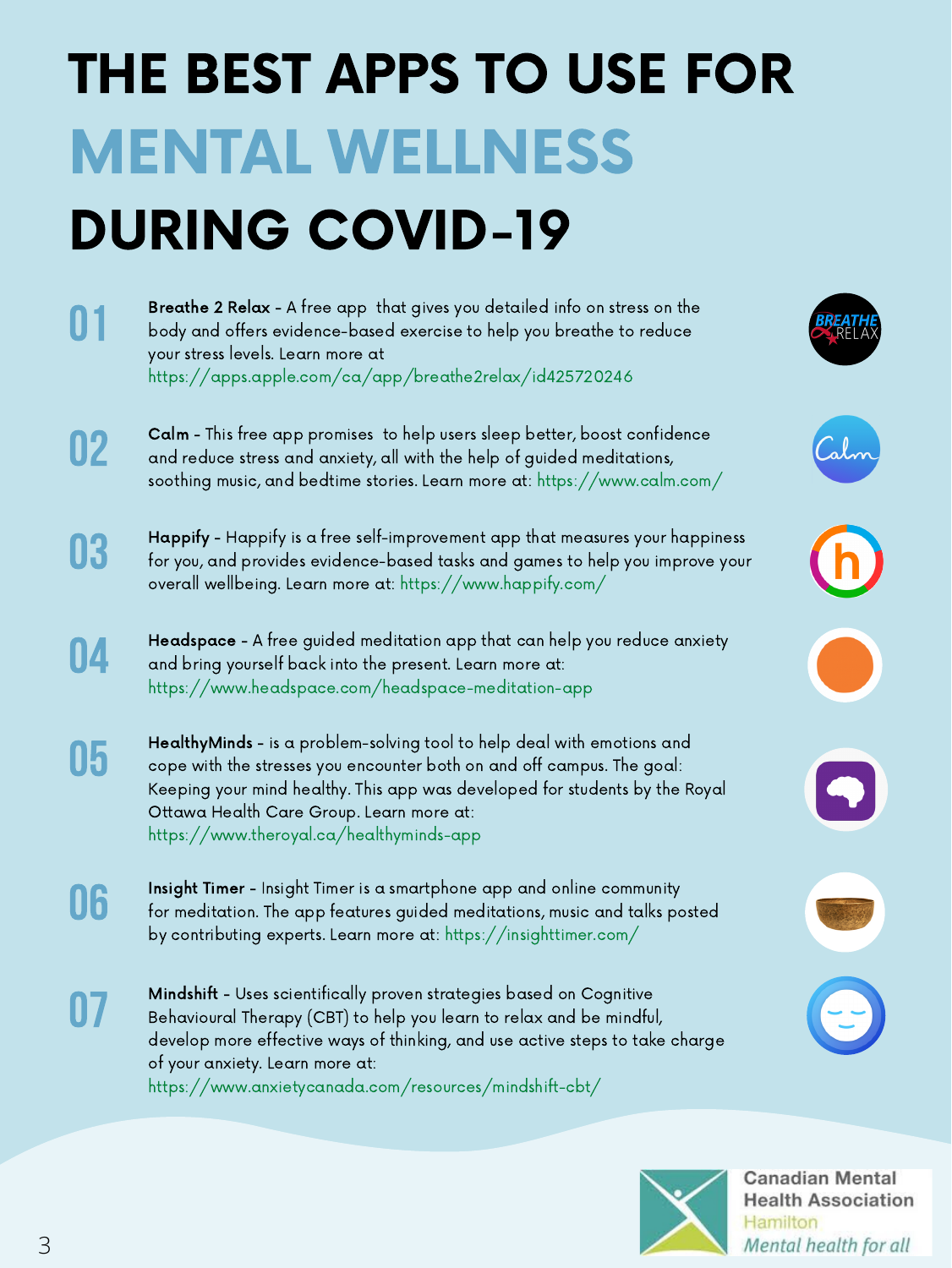12

Stop, Beathe & Think - A free mindfulness and meditation app intended to help users cope with stress, anxiety, depression, and insomnia. Learn more at: https://www.stopbreathethink.com/



PTSD Coach Canada - A free tool to help manage the symptoms associated with PTSD. It is not intended as a replacement for professional care. This mobile app provides information and self-help tools based on current research. Learn more at: https://open.canada.ca/en/apps/ptsd-coach-canada

13

Virtual Hope Box - A multi-media coping skill app designed for individuals struggling with depression. The four main features of Virtual Hope Box include sections for distraction, inspiration, relaxation, and coping skill options. Learn more at: https://www.commosensemedia.org/app-reviews/virtual-hope-box

Sanvello - Helps you understand your thoughts, moods, and behaviors.

Sanvello gives you clinically validated techniques to help you manage your

moods and thoughts, so you can understand what works for you to feel better.

Learn more at: https://www.sanvello.com/











**Canadian Mental Health Association** Hamilton Mental health for all

MoodPath - Free for IOS and Android phones, MoodPath asks you daily questions to help you assess your mood. The app also gives toy access to 150 psychological exercises/videos to improve your mental health and wellbeing. Learn more at: https://mymoodpath.com/en/



08

MoodMission - A free, evidence-based app designed to empower you to overcome feelings of depression and anxiety by discovering new and better ways of coping. ... When you tell MoodMission how you're feeling, it gives you a tailored list of 5 simple, quick, effective, evidence-based Missions to improve your mood. Learn more at: http://moodmission.com/



11

# THE BEST APPS TO USE FOR MENTAL WELLNESS DURING COVID-19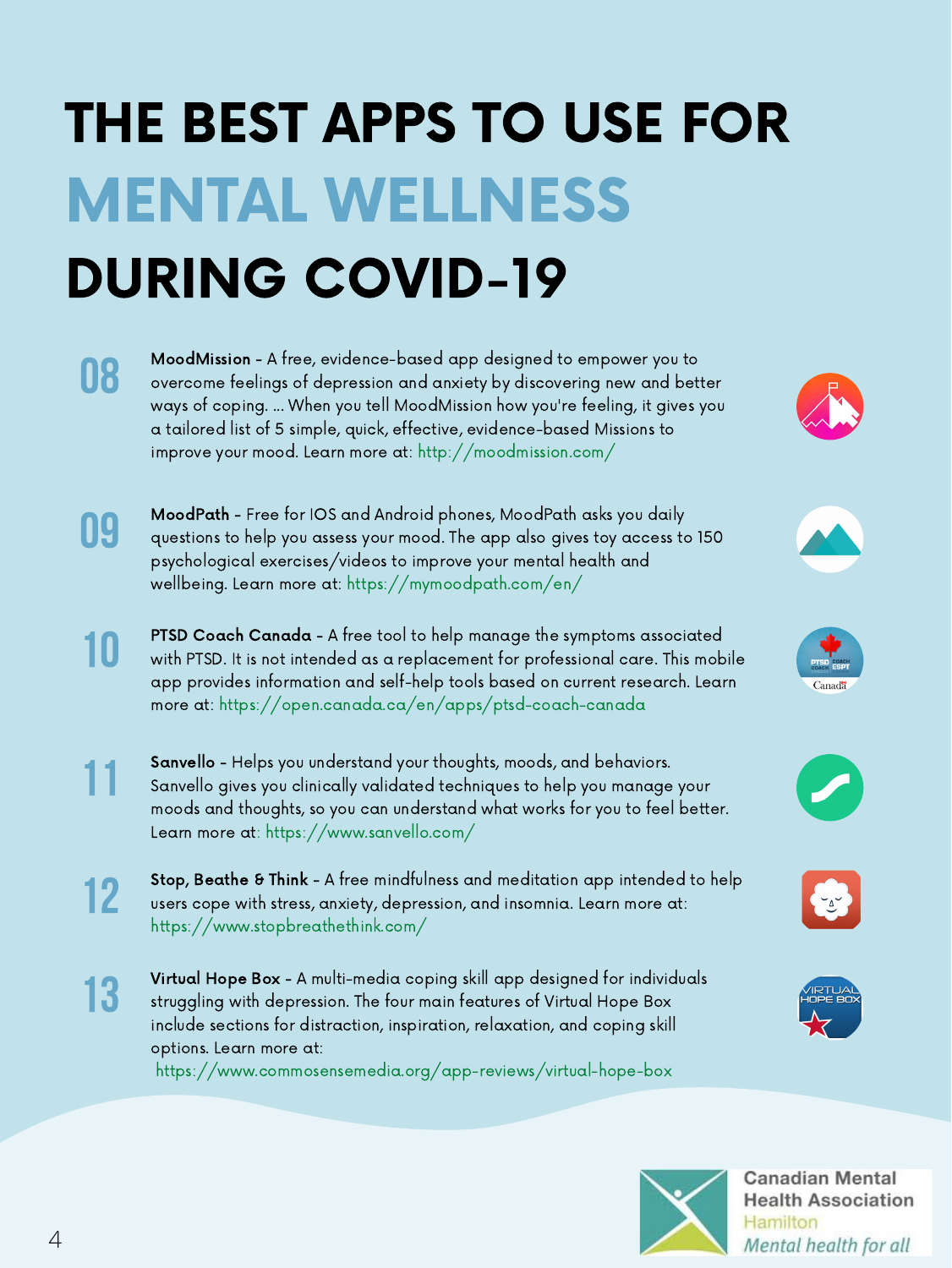# MORE ONLINE MENTAL HEALTH AND ADDICTIONS HELP

01 BounceBack - Is a free skill-building program managed by the Canadian Mental Health Association (CMHA). It is designed to help adults and youth 15+ manage low mood, mild to moderate depression and anxiety, stress or worry. Delivered over the phone with a coach and through online videos, you will get access to tools that will support you on your path to mental wellness. Learn more at: https://bouncebackontario.ca

02

Big White Wall - Commissioned by over 120 organisations globally, Big White Wall is an online service providing access to millions with anxiety, depression and other common mental health issues. Learn more or access the chatroom here: https://www.bigwhitewall.com/

- Narcotics Anonymous Meetings are available online on the Zoom app. Download
- 03 the Zoom app here: https://zoom.us/ and find a local NA meeting via this link: http://www.limestonena.com/meetings.php Find Worldwide Narcotics Anonymous meetings here: https://www.na.org/meetingsearch/
- 04

Alcoholics Anonymous App - Learn more on how to attend meetings and download the free application here: https://www.aa.org/pages/en\_US/meeting-guide

- 05
- Tolerance for Uncertainty: A COVID-19 Workbook by Bay Psychology A practical guide to accepting your feelings, tolerating distress, and thriving during the COVID-19 pandemic. You can download the workbook at: https://www.baypsychology.ca/workshops
- 06

Mental Health First Aid Resilience Guide - Created by the Mental Health Commission of Canada, this guide teaches you about self-care and resiliency, helps you put together your self-care and resilience plan, and provides a number of phone resources by province. You can download the free guide here: https://www.mhfa.ca/sites/default/files/mhfa\_self-care-resilience-guide.pdf

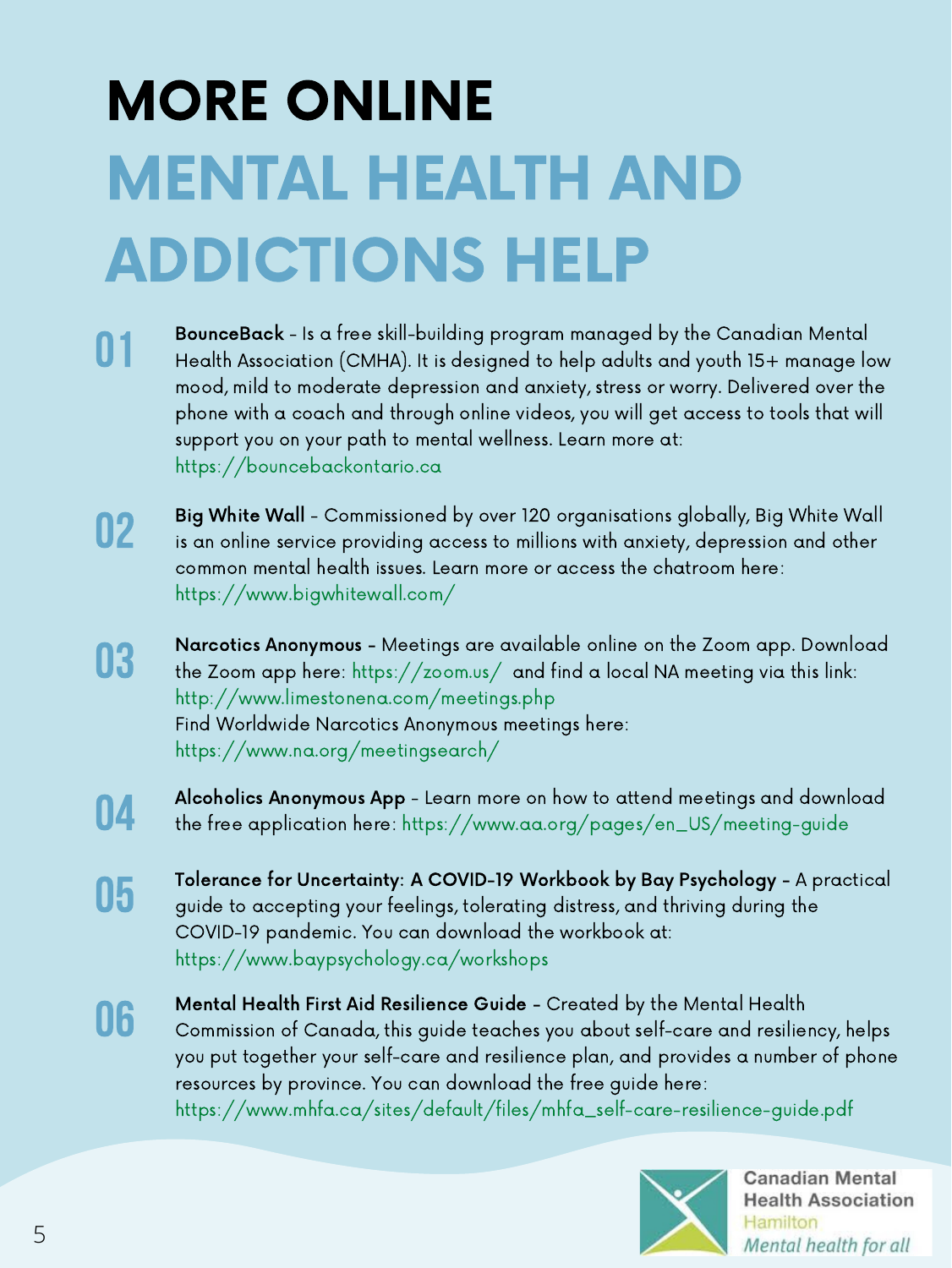### COVID-19: TIPS FOR MANAGING YOUR MENTAL HEALTH

01 Anxiety is normal - remember to keep things in perspective

03 Manage your news consumption. Seek information from trusted sources and try to limit your exposure

02 Practice self-care more often now than usual

04 Focus on things in your life that you can control.